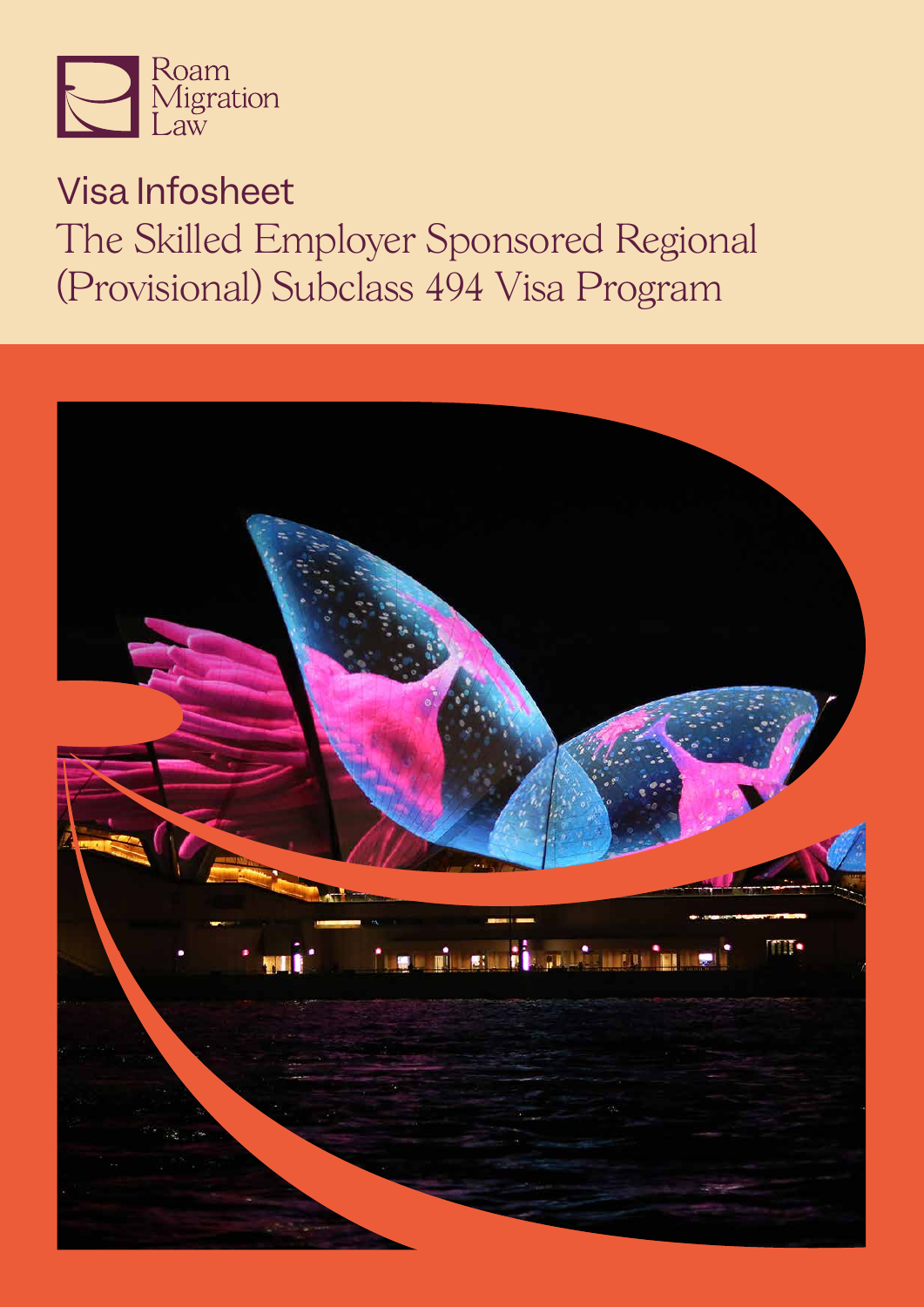The Skilled Employer Sponsored Regional Subclass 494 visa is an employer sponsored visa which allows the visa holder to live, work and travel to and from Australia for a period of 5 years.



## Business Sponsorship, Nomination & Visa

The 494 visa is an employer sponsored visa permitting temporary work in regional Australia.

The process is comprised of three steps:

- 1. the Business Sponsorship agreement with the Department of Home Affairs (DHA) which authorises the business to sponsor skilled overseas workers. This may be either Accredited or Standard Business Sponsorship;
- 2. the 494 Nomination, which sets out the skilled position to be filled by the visa holder;
- 3. the 494 Visa, which relates to the prospective employee who will fill the skilled position.

### 1. Business Sponsorship

The Business Sponsorship allows the business to sponsor skilled workers for employment in Australia. Once granted the Business Sponsorship is valid for 5 years. Businesses can sponsor an unlimited number of visa

holders in the period of their sponsorship.

### Sponsorship obligations

Businesses that obtain a Business Sponsorship must agree to meet the Sponsorship Obligations imposed by DHA. The Sponsorship Obligations establish a number of ongoing commitments including:

- $\cdot$  making notifications to the DHA when certain events occur (e.g. cessation of employment, change of work duties, change of company structure, etc.)
- maintaining records (e.g. visa holder details, payments, etc.)
- cooperating with the DHA and Fair Work **Inspectors**
- paying return travel costs of 494 visa holders if requested, in writing

Roam Migration Law will provide you with full details of the Sponsorship Obligations so you can understand all legal obligations related with becoming a sponsor. We can help you understand the obligations and introduce systems and processes to ensure compliance for their duration.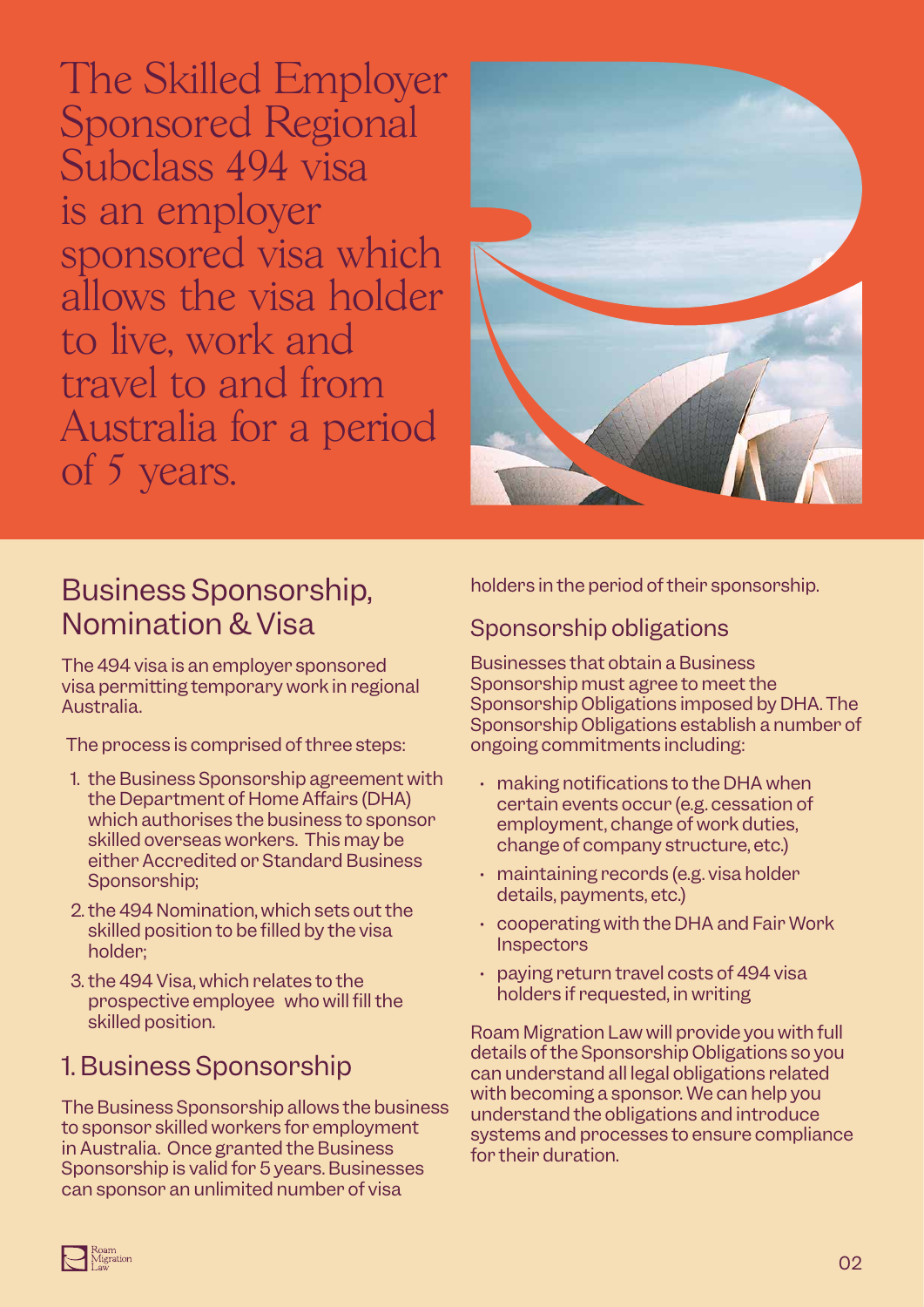### Accredited Sponsorship

Accredited Sponsorship gives eligible sponsors access to priority processing of all 494 Nominations and Visa applications. In some circumstances, it also entitles sponsors to streamlined processing with reduced evidentiary requirements.

The criteria for Accredited Sponsorship approval as a low-risk low volume sponsor are as follows:

- 85% of workforce are Australian citizens or permanent residents
- Annual turnover of over \$4 million for the last two years
- Initial Standard Business Sponsorship approved at least one year ago
- No adverse monitoring outcomes
- At least one Subclass 457/482 TSS visa Nomination approved in the last 12 months
- $\cdot$  Nomination non-approval rate of less than 3% in the last 12 months
- Standard employment terms and conditions
- Internal salary tables used for sponsored workers

If an application for Accredited Sponsorship is not approved, the business will still be approved as a Standard Business Sponsor (SBS) subject to satisfying criteria for that application.

# 2. Nomination

The 494 Nomination involves assessment of the skilled position to be filled and must meet certain minimum requirements:

- The position must correspond to a skilled occupation listed by the DHA on the relevant skilled occupation list.
- The employer must conduct Labour Market Testing (i.e. advertised the position) unless exempted in specified circumstances.
- The market rate (i.e. rate which would be paid to an Australian performing the same work) must be higher than the Temporary Skilled Migration Income Threshold (TSMIT) of \$53,900 + superannuation.
- The annual market salary rate must be assessed by a Regional Certifying Body.
- The position must be genuine  $-$  it must be consistent with the business activities.

### Regional Certifying Body

The application process requires the relevant Regional Certifying Body (RCB) to provide certification to support the nomination. The RCB uses local knowledge to advise whether the visa applicant will be paid appropriately for the nomination occupation in that location.

#### Transferring employment

Where a prospective employee already holds a 494 visa, it is possible to transfer employment by lodging a new Nomination only (for Business Sponsorship approved businesses). This process reduces paperwork and saves time and money.

#### Training levy system

The Skilling Australians Fund (SAF) levy, also known as the Nomination Training Contribution Charge (NTCC), was implemented on 12 August 2018. The SAF levy legislation requires employers to pay a levy to the Commonwealth Government to be redistributed to support the training and education of Australian citizens and permanent residents in TAFE and other courses. The levy is calculated based on the turnover of the business in the most recently completed financial year and the proposed period of employment. It is payable in full at the time of lodging the Nomination. The levy amount is calculated as follows:

|                        | Turnover <10M | 1 Turnover >10M |
|------------------------|---------------|-----------------|
| Levy surcharge \$3,000 |               | \$5,000         |

The SAF levy must be paid by the employer. Transfer of the payment to any 3rd party or the visa applicant is illegal, and penalties include significant fines or criminal charges.

## 3. 494 Visa

The 494 visa application relates to the visa applicant and any family members included in the application. It is valid for up to 5 years depending on the proposed period of employment. The visa is subject to conditions;